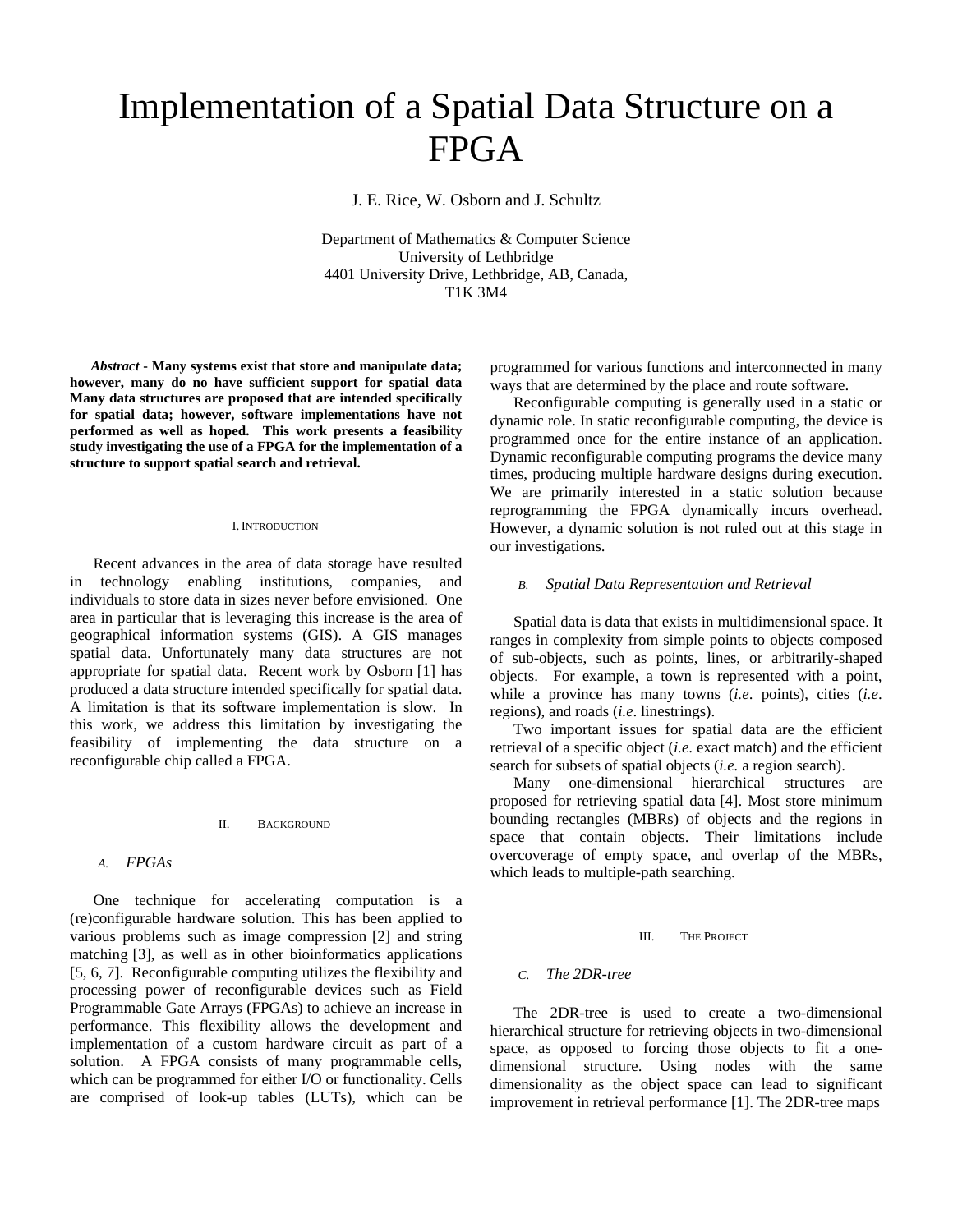



Figure 1. A sample object layout., with the resulting 2DR-tree.

each MBR to an appropriate location in a two-dimensional node, to reduce overlap and overcoverage.

Each node contains individual locations. Each node location holds the MBRs for an object or a region. A MBR consists of two coordinate pairs high (*x,y*) and low (*x,y*), or (*hx, lx, hy, ly*). At the leaf level, a MBR in two-dimensional space is placed in an appropriate location of a twodimensional node. MBRs for regions are placed similarly in non-leaf nodes. location holds the MBRs for an object or a region. A MBR consists of two coordinate pairs high  $(x, y)$  and low  $(x, y)$ , or  $(hx, k, hy, ly)$ . At the leaf level, a MBR in two-dimensional space is placed in an appropriate location

the node locations are arranged in a node. Instead of a node being modeled as a flat one-dimensional array, it is modeled as a two-dimensional array. Thus, the *order* of a node is  $X^*Y$ , where *X* is the number of node locations on the x-axis and *Y* is the number of node locations on the y-axis. The 2DR-tree differs from other spatial data structures in how

Searching is done using a binary search strategy. The main task usually involves finding a split point; however we discuss in the following section the necessity for removing this when implementing the search on a FPGA.

#### *D. FPGA Implementation*

For this work we used the Virtex-II Pro FPGA Prototyping Station that is provided by the Canadian Microelectronics Corporation (CMC). It is an AMIRIX AP1000 development board that features the Xilinx Virtex-II Pro FPGA. It has 44,000 logic slices and features two embedded IBM PowerPC hard macros and 1.4MB of on-chip RAM. We use the Xilinx ISE and Xilinx EDK software for development and to run simulations. hard macros and 1.4MB of on-chip RAM. We use the Xilinx ISE and Xilinx EDK software for development and to run simulations. The basic unit in a 2DR-tree is the node location. With the

node location a node of any order can be built. The nodes are then used as the building blocks for a 2DR-tree. It makes



Figure 2. The input/output design for a 2\*2 node.

sense for the unit representing the node location to contain most of the functional logic and carry out the bulk of the work (*i.e*. checking two MBRs for overlap). The other calculation performed in software is to find a dividing point for the node during binary search. However, the FPGA can check all nodes simultaneously, and therefore we do not need to find a division; instead all nodes on one level can be tested at once. The node location unit is designed to test the input MBR for overlap with the stored MBR and give the appropriate output.

The output from a node location unit is a MBR. This may be empty if no overlap exists between the input and stored MBRs. If overlap exists, the output depends on whether the node location unit is marked as a leaf-node or not. An *isLeaf* marker is used to identify a leaf-node. A leaf-node will output the stored MBR, otherwise the input MBR is sent as output.

A load signal and a load MBR are used to set the stored MBR value for a node location unit. When the load signal is sent the load MBR value is used to replace the current value in the stored MBR. The initial value of the stored MBR is an empty MBR. The last two incoming signals to a node location unit are the clock and reset signals. The reset signal is used in conjunction with the load signal to re-initialize the stored MBR to the empty MBR, or on its own to signal the node to output an empty MBR.

Using the node location unit as the foundation, a node of any order can be created. The only information stored at the node-level is the status of the node, *i.e*. leaf-node or not. The output from all node location units are passed out of the node unit as a group. The size of this group depends on the node order. It the node has an order of 2\*2, then the output group will have 4 MBRs. The load MBRs are also grouped in the same manner. This allows for an entire node to load all of its node locations at once.

The final step is to create, on the FPGA, a 2DR-tree built from the individual nodes. Two issues arise when creating the 2DR-tree. As the height of the tree grows the number of output MBRs increase drastically, as do the number of load MBRs.



Figure-3. Numbering scheme for the 2DR-tree nodes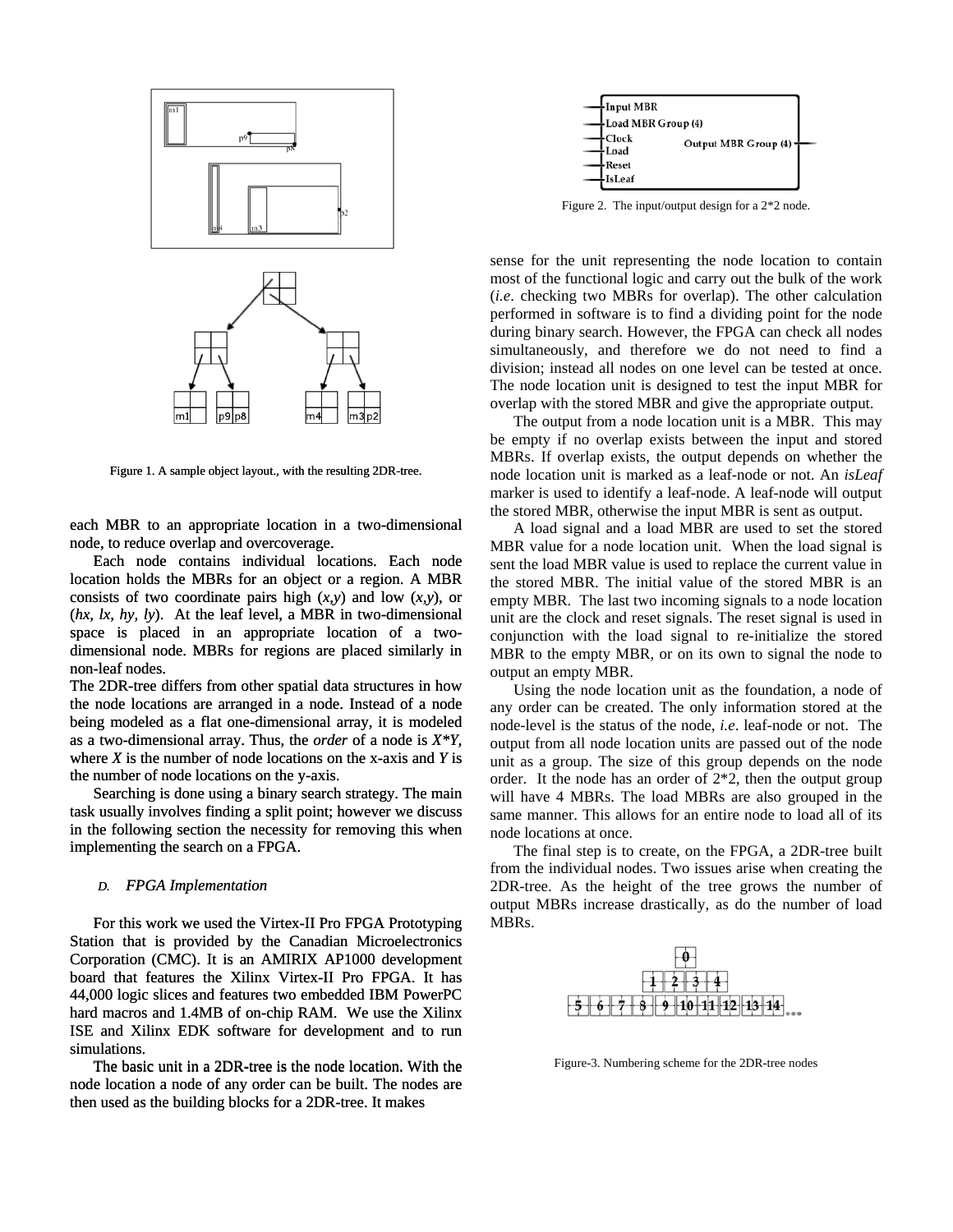To solve these issues two controllers are needed, an input controller and an output controller. The input controller allows a single node to be loaded with a load MBR value, so the overall 2DR-tree on the FPGA only has one load MBR as an input line. Along with the load MBR value the node number is needed. Each node in the tree is numbered starting with the root node as 0 as shown in Figure 3. The reset and load signals for each individual node are also controlled by the input controller.

The output controller allows for a particular node output to be queried, which allows the FPGA 2DR-tree to have only one MBR output line. Each of the output MBRs for individual nodes are fed into the output controller as inputs. The load signal and node number are also provided as inputs to the output controller. If the load signal is set then the output MBR is an empty MBR, otherwise, the output from the node with the given node number is provided. These controllers solve the problem of having too many input and output lines for the FPGA 2DR-tree. It is now possible to create a functional tree to perform binary searches. Using this model a simulation using the Xilinx ISE was created for our testing and analysis purposes.

### *E. Results & Analysis*

For the FPGA 2DR-tree performance analysis, we use trees of heights 3 and 4. These heights are chosen due to FPGA space limitations. We can store a height 4 tree by reducing the range of integers in the MBRs, as the sample data did not exceed the range of a 16 bit integer. Further reduction would allow for a deeper tree, but for analysis purposes the two sample tree heights will be adequate.

All of our results are from simulations carried out with the Xilinx design tools, and so the transfer time for sending data from the host system to the FPGA board is not taken into account. Table 1 shows the time required for each of the actions carried out by the FPGA-based 2DR-tree.



Figure-4. The input controller (top) and the output controller (bottom).

Table 2 shows the time required for the software binary search. The timing results for the software binary search are computed by using the Java code from Osborn's work [1]. The only addition was the code for timing the searches. Because searching takes a fraction of a second, several hundred searches were performed, and the average time was calculated.

Results show that the FPGA implementation will give a tremendous speed increase to the binary search. The concerning factor will be the time it takes for the data to transfer from the host machine to the FPGA board. Currently the transfer is performed via the serial interface, which can be rather slow for large amounts of data. We will investigate data transfer via the PCI Bus, which will produce faster data transfer speeds.

## IV. CONCLUSIONS & FUTURE WORK

This work shows the feasibility of using a FPGA to improve search speeds on a spatial database. Work is continuing in many areas. We will incorporate communication times into our results. We will have the host machine run a Java application that will communicate with the FPGA board. This application will load the FPGA 2DR-tree, run a binary search and query for results. The communication between the application and the FPGA board can be done via the serial port or PCI bus, as investigations allow.

Also, additional logic can be added to support unbalanced trees and self-checking nodes. The current implementation requires that the 2DR-tree be balanced. Extending the logic to allow for leaf-nodes to occur any where in the tree would allow for more realistic sample data to be used. Self-checking nodes will allow for a more robust implementation and will be useful when logic is added for the insert operation. This means a node will have logic to ensure the MBRs within it conform to the required "node validity" presented by Osborn [1]. Finally, for a complete implementation of the 2DR-tree, insert and delete operations need to be incorporated into the design.

Table 1*.* FPGA 2DR-tree search performance.

| Action     | Time<br>(Height 3) | <b>Time</b><br>(Height 4) |
|------------|--------------------|---------------------------|
| Initialize | 6 <sub>ns</sub>    | 6 <sub>ns</sub>           |
| Load       | $264$ ns           | $1,032$ ns                |
| Search     | $48$ ns            | $60$ ns                   |
| Query      | $216$ ns           | 792 ns                    |
| Output     |                    |                           |
| Total      | 534 ns             | 1,890 ns                  |
| Time       |                    |                           |